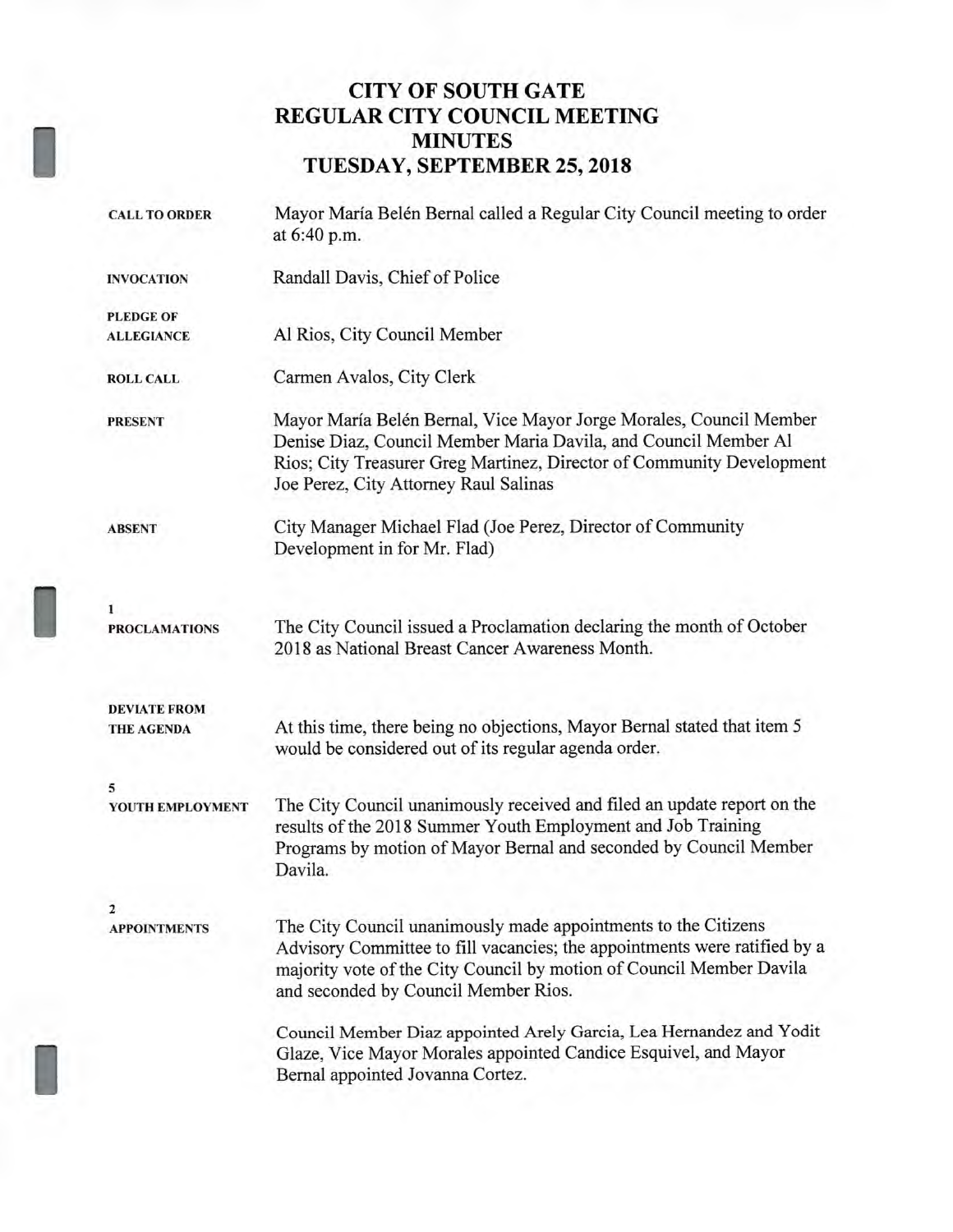| <b>COMMENTS FROM</b><br>THE AUDIENCE | Helan Jullian, Thunderbird Villa stated her concerns with South Gate's<br>public transportation services.                                                                                                                                                                                                                                                                                          |  |  |  |  |
|--------------------------------------|----------------------------------------------------------------------------------------------------------------------------------------------------------------------------------------------------------------------------------------------------------------------------------------------------------------------------------------------------------------------------------------------------|--|--|--|--|
|                                      | Nick Godoy, 8611 San Gabriel Avenue complained about Police<br>Department lack of traffic law adherence and parking issues on his street.                                                                                                                                                                                                                                                          |  |  |  |  |
|                                      | Fernando Madrigal, Alta Med Representative will have a free flu shot<br>clinic on October 11 <sup>th</sup> from 10 am to 2 pm at the Astro Aluminum plant<br>and are looking into providing the same service at Family Day in the Park.                                                                                                                                                            |  |  |  |  |
|                                      | Janet Torres, 10311 San Juan Avenue stated that the Chamber of<br>Commerce will be having a Family Night out for the Dragon Flame<br>Restaurant on September 29 <sup>th</sup> and a seminar on apartment laws and<br>regulations also on September 29 <sup>th</sup> . She also mentioned that one of their<br>members Reverend Doctor John Lewis passed away and wanted to<br>recognize his works. |  |  |  |  |
|                                      | Adolfo Varas, 3375 Wisconsin Avenue is accepting applications for his<br>annual turkey drive. He also feels that there needs to be more<br>acknowledgment and support for the LGBT community in South Gate.                                                                                                                                                                                        |  |  |  |  |
| <b>COMMENTS FROM</b><br><b>STAFF</b> | Randy Davis, Chief of Police said that the Los Angeles County Fair has<br>ended and we had several organization at the Pink Patch booth selling<br>merchandise that the proceeds will go to the City of Hope.                                                                                                                                                                                      |  |  |  |  |
|                                      | Raul Salinas, City Attorney explained the Brown Act and how it pertains<br>to public comment and the restrictions placed upon the City Council's<br>ability to respond.                                                                                                                                                                                                                            |  |  |  |  |
|                                      | Carmen Avalos, City Clerk stated that today was National Voter's<br>Registration Day and the last day to register is October $22nd$ for the<br>November election.                                                                                                                                                                                                                                  |  |  |  |  |
|                                      | Council Member Diaz attended the Movie on the River Bed Event and the<br>Hub Cities Committee Meeting.                                                                                                                                                                                                                                                                                             |  |  |  |  |
|                                      | Council Member Rios attended the League of California Cities and<br>highlighted what the City of Long Beach is doing. He also is a Gateway<br>Cities representative and attended his first meeting.                                                                                                                                                                                                |  |  |  |  |
|                                      | Council Member Davila also attended the League of California Cities<br>Conference.                                                                                                                                                                                                                                                                                                                 |  |  |  |  |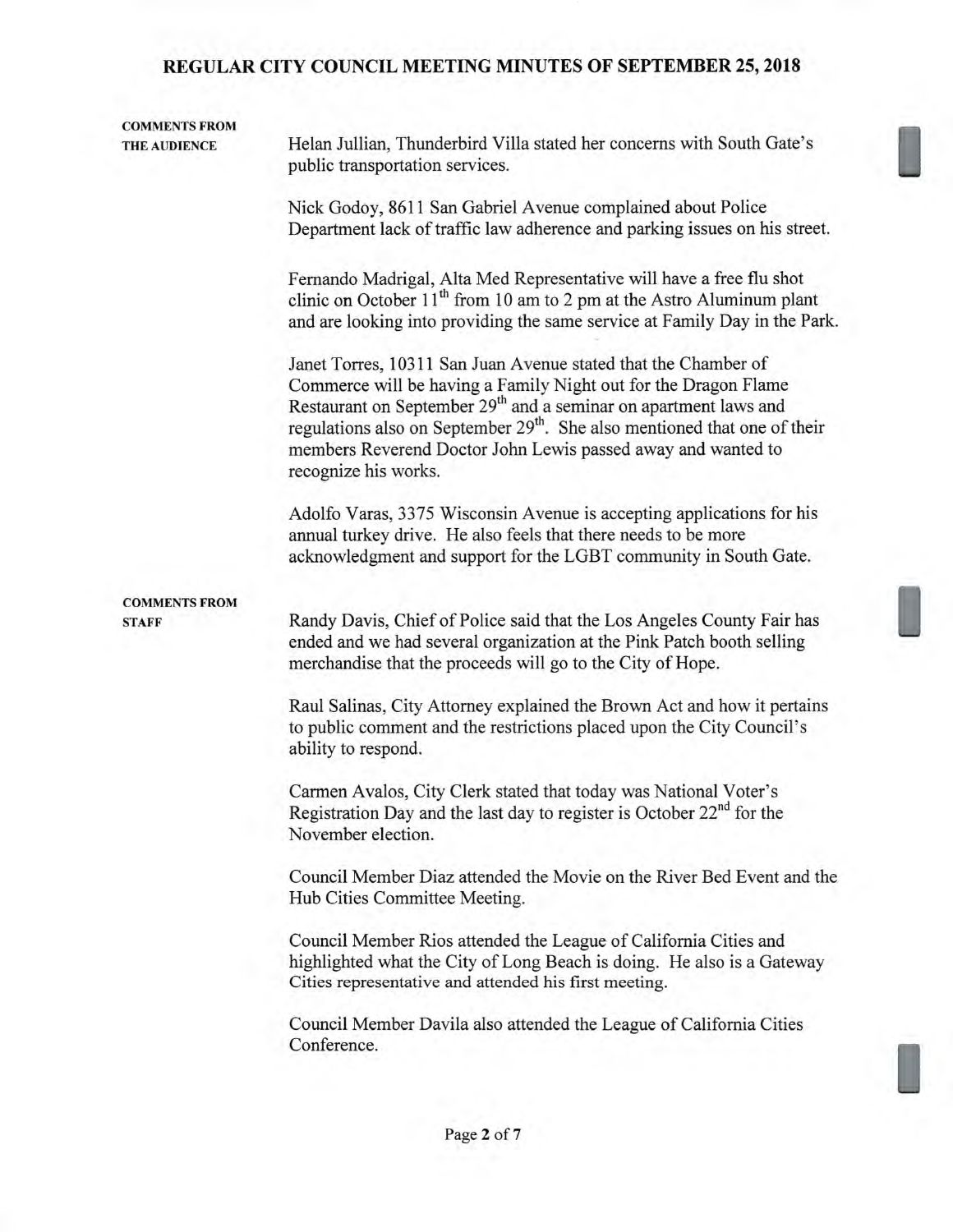| <b>COMMENTS FROM</b>    |                                                                                                                                                                                                                                                                                                                                                                                                                                                                                                                                                                                                                                                                                                                                                                                                                                           |  |  |
|-------------------------|-------------------------------------------------------------------------------------------------------------------------------------------------------------------------------------------------------------------------------------------------------------------------------------------------------------------------------------------------------------------------------------------------------------------------------------------------------------------------------------------------------------------------------------------------------------------------------------------------------------------------------------------------------------------------------------------------------------------------------------------------------------------------------------------------------------------------------------------|--|--|
| <b>STAFF CONT'D</b>     | Vice Mayor Morales reported on the League of California Cities<br>Conference.                                                                                                                                                                                                                                                                                                                                                                                                                                                                                                                                                                                                                                                                                                                                                             |  |  |
|                         | Mayor Bernal also reported on the League of California Cities. She<br>attended Greenspans 90 <sup>th</sup> anniversary with Council Member Davila and<br>Council Member Rios. Earlier today, Mayor Bernal meet with staff to<br>discuss partner organizations and potential audits to ensure that all parties<br>are upholding their part of the deal. She and the Chief visited Walmart<br>and stated that she was expecting to see big cages with locks. She was<br>pleasantly surprised when the manager informed them that they have<br>implemented new strategies to safe guard their merchandise and is hiring<br>more staff. It is true that if you want to go to the counter to buy formula<br>for example we will have to ring a buzzer and an employee will come.<br>They have increased security inside and outside the store. |  |  |
| <b>CONSENT CALENDAR</b> | Agenda Items 3, 6, 8 and 9 were unanimously approved by motion of Vice<br>Mayor Morales and seconded by Council Member Davila.                                                                                                                                                                                                                                                                                                                                                                                                                                                                                                                                                                                                                                                                                                            |  |  |
| 3                       |                                                                                                                                                                                                                                                                                                                                                                                                                                                                                                                                                                                                                                                                                                                                                                                                                                           |  |  |
| <b>WATER WELL</b>       | The City Council unanimously approved A, B, and C during consideration<br>of the Consent Calendar.                                                                                                                                                                                                                                                                                                                                                                                                                                                                                                                                                                                                                                                                                                                                        |  |  |
|                         | Received and filed a report on the final scope of work and cost for<br>a.<br>the design and construction support services on the Elizabeth<br>Reservoir and Booster Pump Station at the Well No. 28 Site and<br>new Well No. 29 at the Santa Fe Tank Site, City Project No. 494-                                                                                                                                                                                                                                                                                                                                                                                                                                                                                                                                                          |  |  |
|                         | WTR provided under Contract No. 2979 with Tetra Tech, Inc.;                                                                                                                                                                                                                                                                                                                                                                                                                                                                                                                                                                                                                                                                                                                                                                               |  |  |
|                         | b.<br>Approved Amendment No. 4 to Contract No. 2979 with Tetra<br>Tech, Inc., extending the term of the contract by nine months<br>through March 31, 2019, to provide the time necessary to prepare<br>the project as-built plans; and                                                                                                                                                                                                                                                                                                                                                                                                                                                                                                                                                                                                    |  |  |
|                         | Authorized the Mayor to execute Amendment No. 4 in a form<br>c.<br>acceptable to the City Attorney.                                                                                                                                                                                                                                                                                                                                                                                                                                                                                                                                                                                                                                                                                                                                       |  |  |
|                         |                                                                                                                                                                                                                                                                                                                                                                                                                                                                                                                                                                                                                                                                                                                                                                                                                                           |  |  |

**CHAMBER OF COMMERCE** 

I

The City Council unanimously approved A, B, and C by motion of Mayor Bernal and seconded by Council Member Davila.

a. Approved Agreement (Contract No. 3476) with the South Gate Chamber of Commerce for community promotion activities for FY 2018/19 and FY 2019/20 in the amount of \$50,000 per year;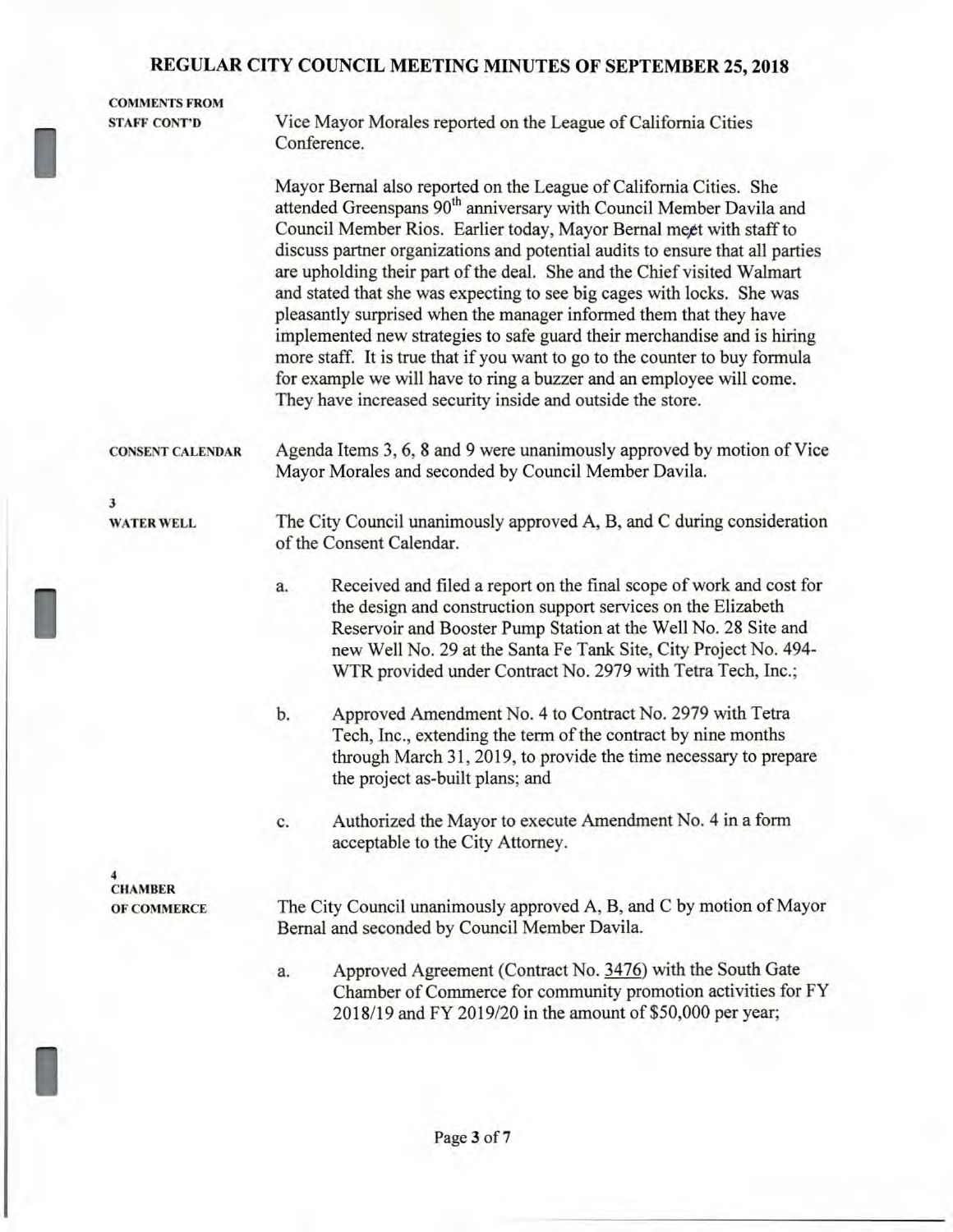| 4<br><b>CHAMBER OF</b> |                                                                                                       |                                                                                                                                                                                                                                                                                     |  |  |
|------------------------|-------------------------------------------------------------------------------------------------------|-------------------------------------------------------------------------------------------------------------------------------------------------------------------------------------------------------------------------------------------------------------------------------------|--|--|
| <b>COMMERCE CONT'D</b> | b.                                                                                                    | Appropriated \$50,000 from the unassigned General Fund balance<br>to account number 100-601-42-6308 (General Fund- Community<br>Development- Civic Engagement) to fund the cost of this<br>agreement; and                                                                           |  |  |
|                        | c.                                                                                                    | Authorized the Mayor to execute the Agreement in a form<br>acceptable to the City Attorney.                                                                                                                                                                                         |  |  |
| 6                      |                                                                                                       |                                                                                                                                                                                                                                                                                     |  |  |
| <b>FACILITIES</b>      | The City Council unanimously approved A, B, C, and D during<br>consideration of the consent calendar. |                                                                                                                                                                                                                                                                                     |  |  |
|                        | a.                                                                                                    | Approved Purchase Order with the Public Restroom Company for<br>purchase, delivery and installation of a pre-manufactured restroom<br>building to replace existing Restroom #5 at South Gate Park near<br>the Walnut Avenue parking lot, in the budgeted amount of<br>\$229,988.00; |  |  |
|                        | b.                                                                                                    | Authorized the Mayor to execute the Purchase Order in a form<br>acceptable to the City Attorney;                                                                                                                                                                                    |  |  |
|                        | c.                                                                                                    | Authorized the Director of Parks & Recreation to execute all<br>subsequent agreements and documents as required to complete the<br>acquisition and installation of the restroom; and                                                                                                |  |  |
|                        | d.                                                                                                    | Approved a contingency of up to \$70,012.00 for inspections, site<br>preparation and project management costs not to exceed the total<br>budgeted amount of \$300,000.00.                                                                                                           |  |  |
| 7                      |                                                                                                       |                                                                                                                                                                                                                                                                                     |  |  |
| <b>POLICE</b>          | The City Council considered:                                                                          |                                                                                                                                                                                                                                                                                     |  |  |
|                        | a.                                                                                                    | Approving Purchase Order with Advanced Exercise for the<br>purchase of fitness equipment for the South Gate Police<br>Department Wellness Center in the total amount of \$58,731.02 as<br>budgeted, which includes the delivery and installation of all<br>purchased equipment; and |  |  |
|                        | b.                                                                                                    | Authorizing the Mayor to execute the proposal in a form<br>acceptable to the City Attorney.                                                                                                                                                                                         |  |  |
|                        |                                                                                                       | This item was removed from the agenda by Staff.                                                                                                                                                                                                                                     |  |  |
|                        |                                                                                                       |                                                                                                                                                                                                                                                                                     |  |  |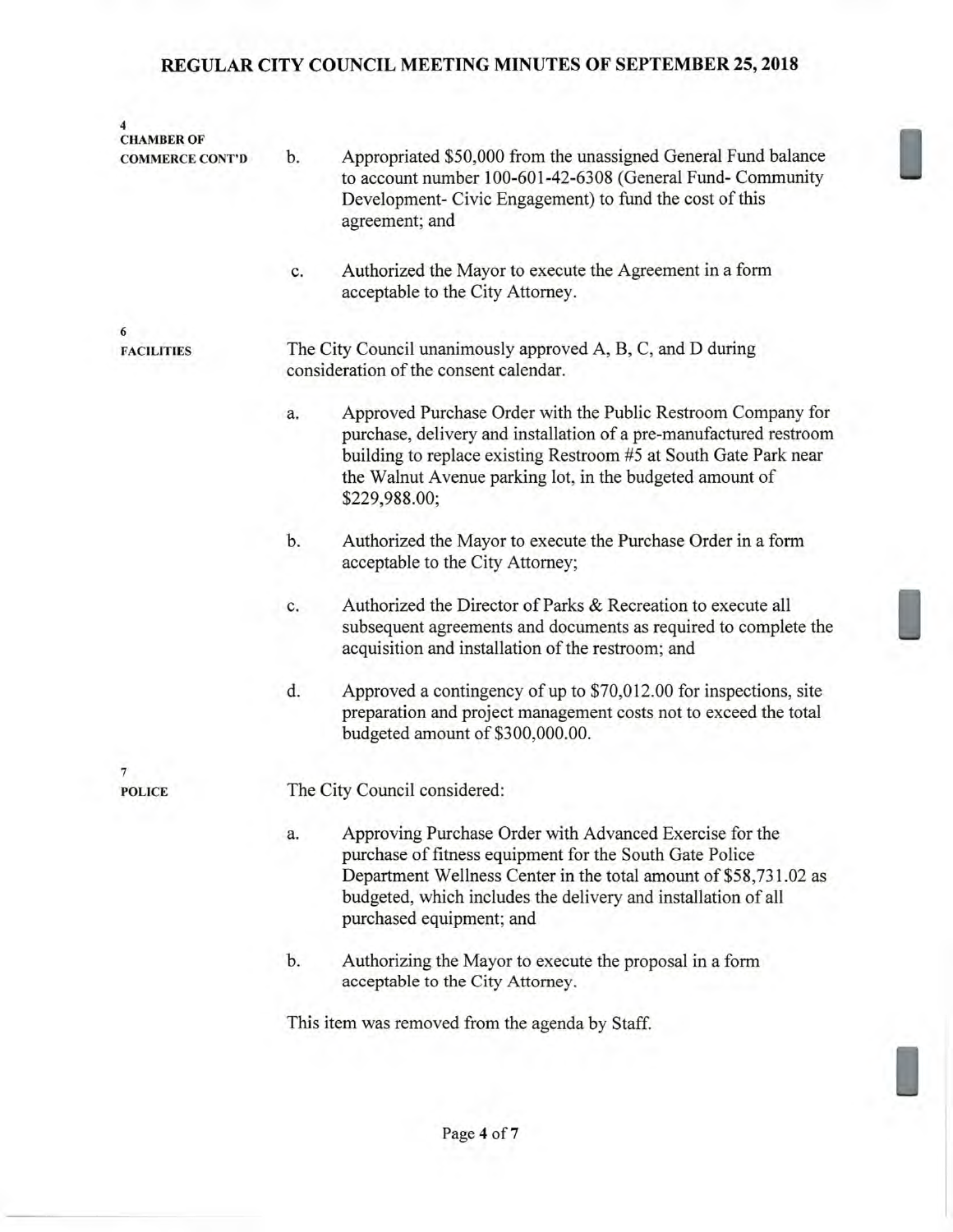**8** 

**WATER MAIN** The City Council unanimously approved A and B during consideration of the Consent Calendar.

- a. Accepted the completion of construction, effective August 24, 2018, of the California Avenue Water Main Crossing at Firestone Boulevard, City Project No. 594-WTR, performed by Steven Doreck Equipment Rentals, Inc.; and
- b. Directed the City Clerk to file the Notice of Completion with Los Angeles County Recorder's Office.

**9** 

**MINUTES** The City Council unanimously approved A and B during consideration of the Consent Calendar.

- a. Approved the Special and Regular Meeting minutes of August 28, 2018; and
- b. Approved the Special and Regular Meeting minutes of September 11, 2018.

**EXCUSED FROM ITEM 10** At this time, Council Member Diaz, was excused from participating on item 10 and departed from the Council Chambers.

**10 TWEEDY MILE** 

I

**ADVISORY BOARD** The City Council approved the appointment of Melissa Alvarado to the Tweedy Mile Advisory Board by motion of Council Member Rios and seconded by Council Member Davila. The City Council decided to bring this item back to the next City Council meeting. Each Council Member will choose a possible appointee and then by random draw one member will be selected to serve as the 5<sup>th</sup> member of the Tweedy Mile Advisory Board.

> **ROLL CALL:** Mayor Bernal, yes; Vice Mayor Morales, yes; Council Member Diaz, absent; Council Member Rios, yes; Council Member Davila, yes.

- a. City Council Member Rios appointed one person to the Tweedy Mile Advisory Board;
- b. Select a process to appoint the fifth member to the Tweedy Mile Advisory Board; and
- c. Using the selected process, appoint the fifth member to the Tweedy Mile Advisory Board.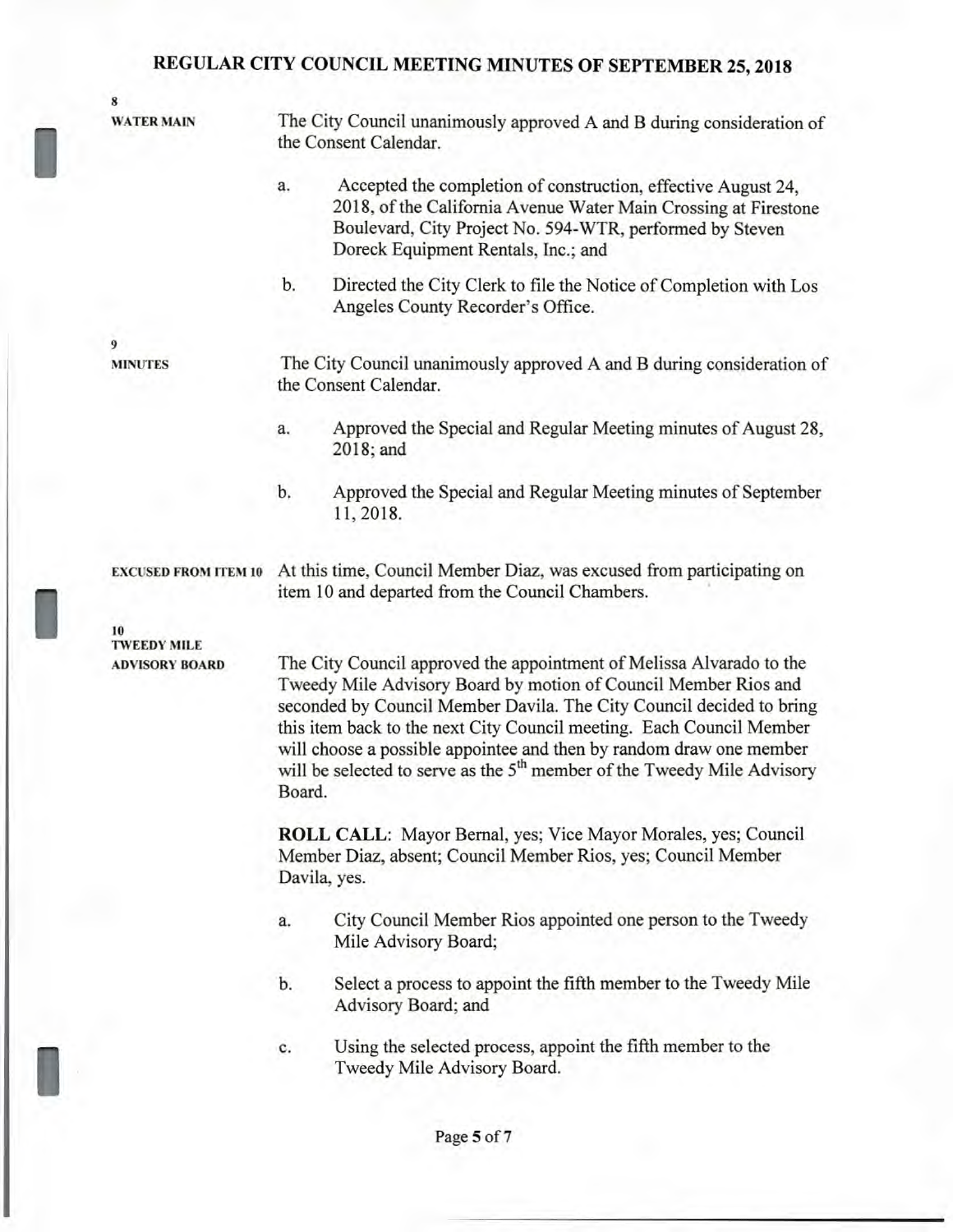| 11<br><b>BUDGET</b>      | The City Council approved the appointment of Mayor Bernal, Council<br>Member Rios, City Treasurer Martinez and Jackie Acosta, Director of<br>Administrative Services to the Budget Subcommittee by motion of<br>Council Member Davila and seconded by Vice Mayor Morales. The<br>meeting schedule will be determined at the first official meeting of the<br>subcommittee.                        |                              |                                                    |  |  |
|--------------------------|---------------------------------------------------------------------------------------------------------------------------------------------------------------------------------------------------------------------------------------------------------------------------------------------------------------------------------------------------------------------------------------------------|------------------------------|----------------------------------------------------|--|--|
|                          | Established a Budget Subcommittee<br>a.                                                                                                                                                                                                                                                                                                                                                           |                              |                                                    |  |  |
|                          | b.<br>Made appointments to the Budget Subcommittee                                                                                                                                                                                                                                                                                                                                                |                              |                                                    |  |  |
|                          | c.                                                                                                                                                                                                                                                                                                                                                                                                |                              | Set a meeting schedule for the Budget Subcommittee |  |  |
| 12                       |                                                                                                                                                                                                                                                                                                                                                                                                   |                              |                                                    |  |  |
| <b>HOMELESS SERVICES</b> | The City Council unanimously authorized the City Manager or his<br>designee to provide on-going updates to Neighborhood Watch<br>Captains/Co-Captains in the Hollydale area concerning the potential<br>development of County-owned property located at 11269 Garfield Avenue<br>(American Legion Site) in the City of Downey by motion of Mayor Bernal<br>and seconded by Council Member Davila. |                              |                                                    |  |  |
| 13                       |                                                                                                                                                                                                                                                                                                                                                                                                   |                              |                                                    |  |  |
| <b>TRANSIT</b>           | The City Council unanimously received and filed the presentation and<br>report on the West Santa Ana Branch Transit Corridor by motion of<br>Mayor Bernal and seconded by Council Member Rios.                                                                                                                                                                                                    |                              |                                                    |  |  |
| 14                       |                                                                                                                                                                                                                                                                                                                                                                                                   |                              |                                                    |  |  |
| <b>WARRANTS</b>          | The City Council unanimously approved the Warrants and Cancellations<br>for September 25, 2018 by motion of Council Member Davila and<br>seconded by Council Member Rios.                                                                                                                                                                                                                         |                              |                                                    |  |  |
|                          |                                                                                                                                                                                                                                                                                                                                                                                                   | Total of Checks:             | \$3,052,106.31                                     |  |  |
|                          | Voids:                                                                                                                                                                                                                                                                                                                                                                                            |                              | 72,243.42)<br>(\$                                  |  |  |
|                          |                                                                                                                                                                                                                                                                                                                                                                                                   | Total of Payroll Deductions: | 391,110.11<br>\$                                   |  |  |
|                          | Grand Total:                                                                                                                                                                                                                                                                                                                                                                                      |                              | \$2,588,752.78                                     |  |  |
|                          | Cancellations: 77762, 79106, 79229                                                                                                                                                                                                                                                                                                                                                                |                              |                                                    |  |  |